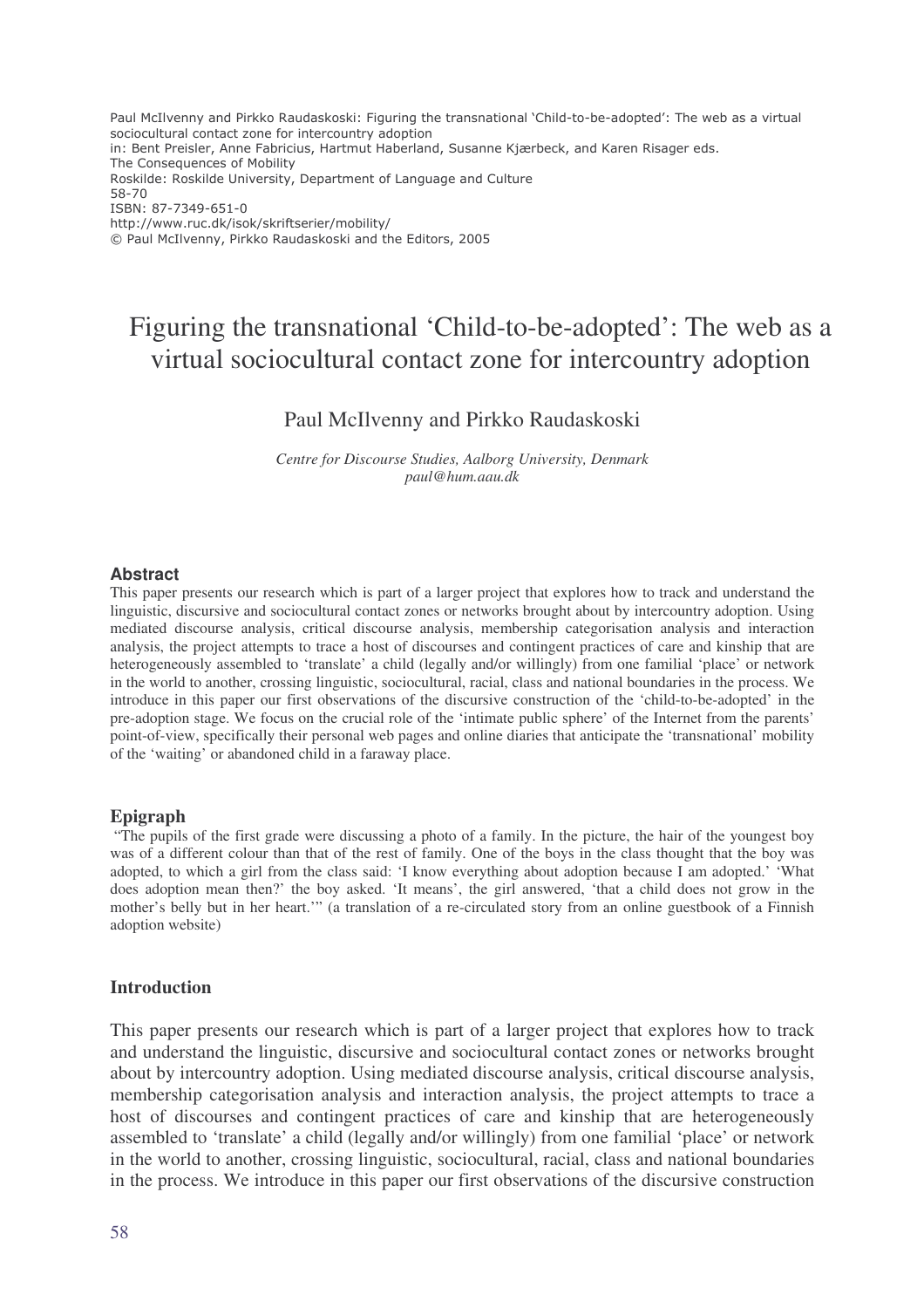of the 'child-to-be-adopted' in the pre-adoption stage. We focus on the crucial role of the 'intimate public sphere' of the Internet from the parents' point-of-view, specifically their personal web pages and online diaries that anticipate the 'transnational' mobility of the 'waiting' or abandoned child in a faraway place. As the quotation in the epigraph illustrates, we should be aware of the circulatory power and mobility of such discourses and their sometimes unpredictable effects — this time on the adopted child. The story by an adoptive parent entered onto an online guest book humorously shows the consequences for the adopted child of a particularly intensive mobilisation by adoptive parents of a sentimentalised discourse of adoption, one which can also be found in the pre-adoption stage. The adopted girl in the anecdotal narrative had taken literally the effusive origin stories, such as 'you grew in my heart', or the repeated promise or declaration by the adoptive parents(s), 'I (will) love you in my heart (with all my heart)', which are also found on adopters' personal homepages.<sup>1</sup>

## **Intercountry adoption**

Intercountry adoption features regularly in the mass media, often spectacularly (as in the illegal cases where babies are traded across national borders as commodities for childless couples), yet the general public knows little about the processes and practices of this fairly recent phenomenon (since the 1950s). There are big differences in intercountry adoption practices across the Western countries (Selman 2000). In only a few receiving countries is adoption thoroughly regulated at all stages by the state. Denmark and Finland are comparable examples, though Finland has much fewer intercountry adoptions per year. The adoptive family is an intense site of inspection, an intersection of a whole range of medical, judicial, educational, psychological and linguistic practices. Through application procedures, social worker visits, obligatory courses, official adoption agencies and adoption associations, the child and the prospective adoptive parent(s) are discursively constructed in a variety of ways, for example as a 'last resort' (for the child and/or the adopter) or a 'complete' family unit (shifting with the move to legalise single and gay/lesbian adopters). Other countries, such as the USA, France and Germany have a much more liberalised 'market' with less state regulation, and so private sector agencies and lawyers flourish, resulting in quite different discourses that are often more legalistic, individualistic and parent-centred.

Research studies of intercountry adoption are increasingly common, but are predominantly from psychological, psycho-social or social welfare perspectives. Instead, we wish to promote a discourse studies approach that investigates how the social issues and discourses of adoption are mediated in the actions and practices of different actors, primarily of adoptive parents.

## **Discourse studies, mediated action and transnationality**

Social and political theory has taken a decidedly 'global' turn in recent years, resulting in a sustained critique of conceptualisations of 'society' and the 'nation-state'. Instead, social theorists ask us to refocus on, for example, transnationality, global orderings, hybrid

<sup>&</sup>lt;sup>1</sup> However, in the preface to this circulated story, the author of the guestbook entry writes: "The old saying that 'children always tell the truth' seems to hold true here, too. Beautifully put, or what?" Thus, we can see that the sentimentalised discourse is so powerful that this reader/sender does not see the irony in it. The child's misunderstanding reveals, in fact, the attempt by the adoptive parents to smooth over the perceived absence or loss of a biological origin narrative, yet they appeal to the equivalence of their 'love' to that based on cultural narratives of 'blood ties'. There is a discrepancy between the adults' metaphorical discourse and the child's bodily understanding.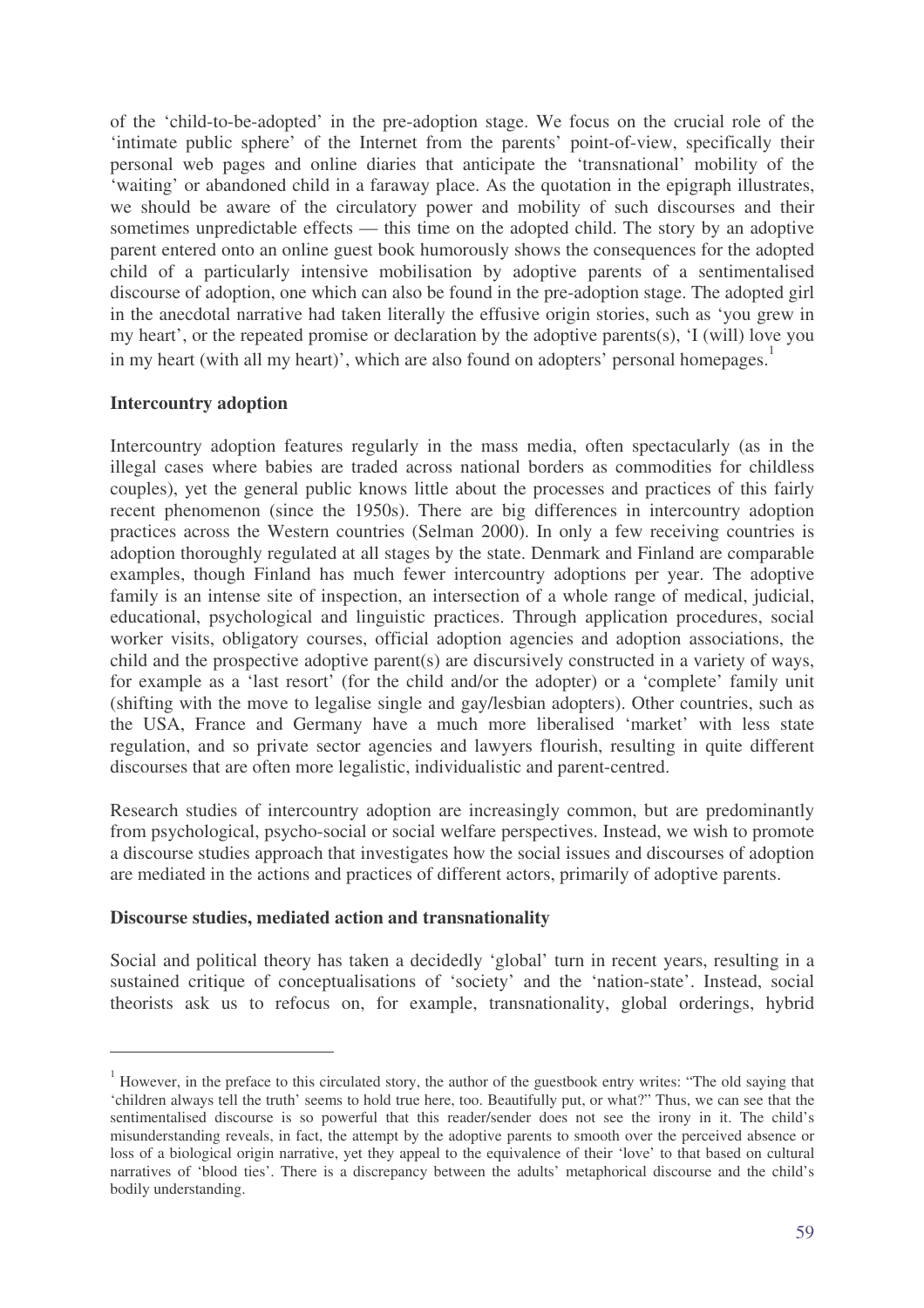collectives, flows and mobilities, and networks. Given that discourse studies draws heavily upon social theory we are compelled to ask what new possibilities there are for discourse studies as a result of contemporary social and political theorising. We might query what the consequences are of taking seriously an emerging 'network sociality' for a discourse studies methodology. What can discourse analysis in its various forms provide for understanding events as mediated in, through and across talk, text and other modalities of discourse? How are we to describe and explain 'global events' as manifested in actual discursive practices? With the emergence of a new sociocultural order of globalisation, how can we refigure 'discourse' (and language) in relation to the post-national?

We are interested in pushing two methodologies we are familiar with — critical discourse analysis (CDA) and conversation analysis  $(CA)$  — in new directions to cope with the impact of globalisation, new media and the 'knowledge society'. Our lives are increasingly interconnected with actors of all scales across the planet, and these relationships are mediated in new ways that tend to deterritorialise communication and language. Moreover, we know this is happening, and our attempt to understand how and why reflexively shapes our interactions and practices in ways that are inimical to globalisation itself. No longer can we restrain ourselves to look at 'texts' as transmission containers for dominant ideologies without regard to their circulation and uptake. No longer can we examine the 'local ordering' of a single conversation when the participants themselves do not recognise the scale of 'local' (or 'micro') as wholly constitutive of their interactions. In fact, text and context, micro and macro, actor and structure, as well as local and global, are all problematic dualisms that often hinder our understanding of sociocultural ordering. Latour (1993, 1999) criticises the rock solid distinctions between nature/culture and society/technology that modernists have produced, but which do not bear scrutiny. When we investigate how we interact in and with the world, they are usually *not* found in such dualistic terms. Adoption is a case in which nature and culture, and kinship and belonging, are clearly problematised. Howell (1999) uses Latour's notion of 'hybridity' to elucidate how adoptive parents create cognitive boundaries between different contexts to attempt to insulate the conflicting discourses from each other, eg. the social versus biological accounts of origin and 'roots'.

Following mediated discourse analysis (Scollon 2001), we prefer to shift the focus to investigating mediated action, action that is always mediated in significant ways for the participants. Because discourses come to have certain effects when they are engaged in specific actions, we need to track just how social actors produce and interpret intelligible action in recognisable ways. We are, therefore, also concerned with exploring more intimately the relations between discourse and action, and between the discursive and the non-discursive, which have hitherto been ignored or under theorised. Scollon (2001: 158) is fundamentally concerned with "how the transformations from practice, action, and habitus to person, characteristics, and identity is performed through discursive practices and other practices of technologisation and objectivisation." We might compare his formulation to that of Foucault's: "it is one of the prime effects of power that certain bodies, certain gestures, certain discourses, certain desires come to be identified and constituted as individuals" (1980: 60). Thus, in our approach the apparently fundamental relations that constitute our beliefs in identity, self and individuality are contingent, and thus just how they are articulated on each occasion is left open for investigation.

We also wish to expand our range of phenomena from written texts and spoken conversations to include multimodal discourse, spaces, materialities and artifacts. Agency is often distributed across a heterogeneous arrangement or collective, and thus it cannot be understood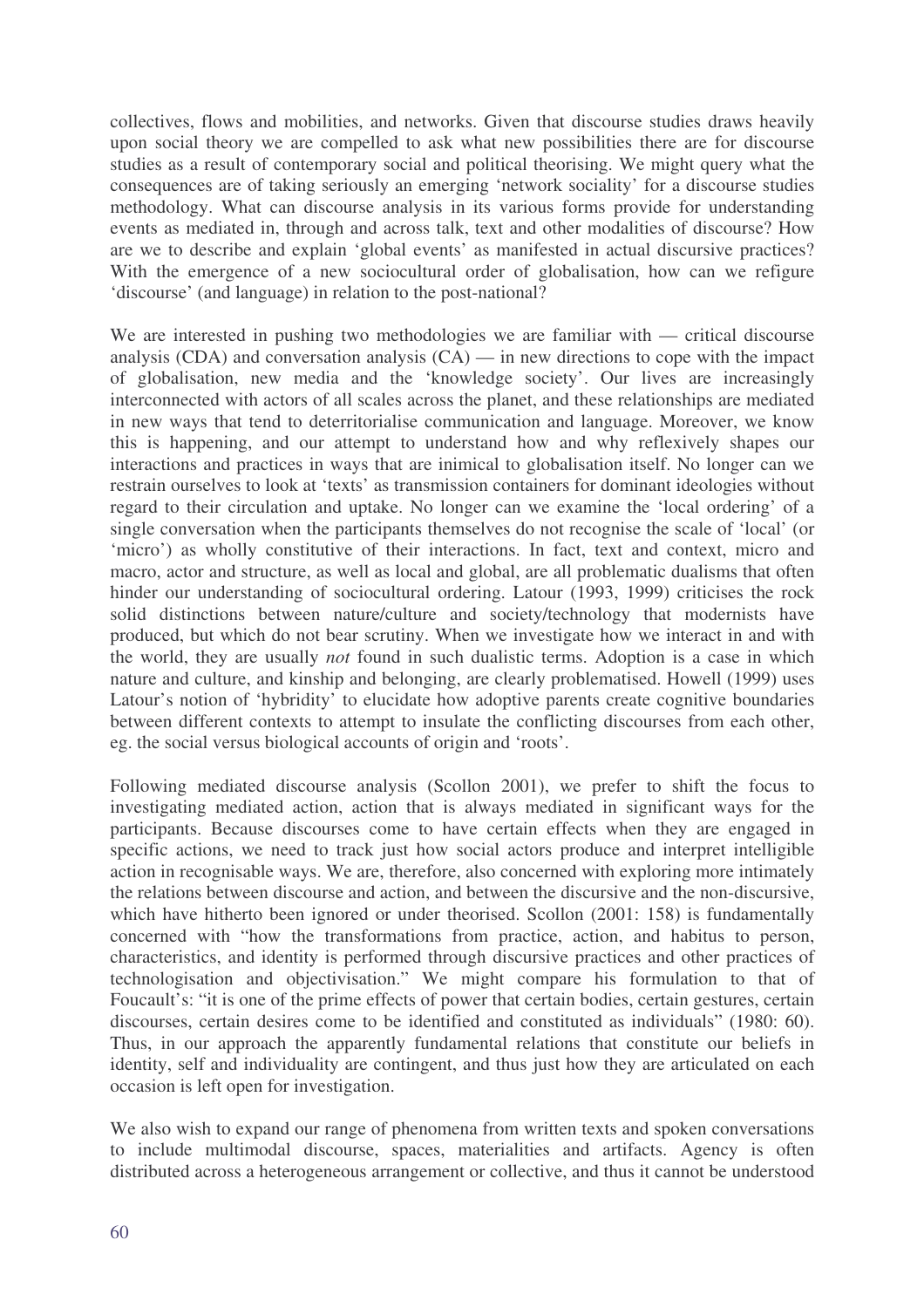from the perspective of only one type of 'text' or interactional encounter. Hence, we need not only a 'textography' (Swales 1998), but a 'media-ography', as well as a mapping of 'discourses in place' (Scollon & Scollon 2003).

# **Method**

Following mediated discourse analysis, we wish to determine the active participants, mediational means, scenes, events and actions that matter for each nexus of practice. We are engaged in the beginnings of a 'multi-site' (or 'trans-site') ethnography (Marcus 1995, Hakken 1999), which follows the actants, the artefacts, the metaphors, the narratives, the life/biographies and the conflicts in and across multiple 'sites'. We need to determine which social issues and mediational means matter for participants and how actors appropriate mediational means in their mediated actions. For instance, we are interested in what sources of state or agency information and informal knowledges are circulated and appropriated on parental websites and discussion groups. Personal websites are also a means to identify member's generalisations and individual experiences.<sup>2</sup>

Since we are focusing at this stage on the Internet presence and online participation of adoptive parents, we are conducting what could be called a 'virtual' ethnography (Howard 2002, Hakken 1999, Hine 2000, Markham 1998 and Paccagnella 1997). This means we need to consider a range of methodological and ethical issues particular to this domain of social practice. It is difficult to uncover the practices of 'going online' when communication practices and mediated actions are de-contextualised, transient, distributed, asymmetric and mobile. Rather than selecting a territory, the researcher has to identify a 'virtual' community or nexus of practice and select the important nodes and nodal events in the social and discursive network.

# **Data collection**

Initially, we follow the prospective adoptive parents as they navigate through the complex process of intercountry adoption, while simultaneously mapping the ways in which 'the childto-be-adopted' is resemiotised up until first physical contact between the adoptive parents and the adoptive child.

We have identified that many prospective adopters use the Internet to garner information, advice and contacts to help them through the adoption process and the institutional procedures. 3 Some adopters establish semi-permanent web sites, which can be quite extensive. Moreover, a few adopters become key actors in the creation and maintenance of a home-grown 'grassroots' adoption web portal (eg. 'Chinaadopt', Kinaadopt in Denmark) or a community forum and mailing list (eg. Yahoo groups). There are, of course, other possible websites that may interest pre-adopters: for example, the vital adoption agency websites, the official state websites, the statistical sources and the anti-adoption websites. At this stage we

**<sup>2</sup>** Some adoption researchers have also drawn upon websites in their analyses: Anagnost (2000), Cartwright (2003), and Shiu (2001).

<sup>3</sup> Of course, access to the world-wide Internet is for a privileged few. We have no statistics on how many preadoptive parents in Denmark have access and use the Internet regularly. Given their status as adopters, and the provision of many resources online by the adoption agencies (eg. the waiting list), it is likely that most if not all have access and use it during the process of adoption. It is unlikely, however, that the birth mothers in the sending countries will have access (Harcourt 1999).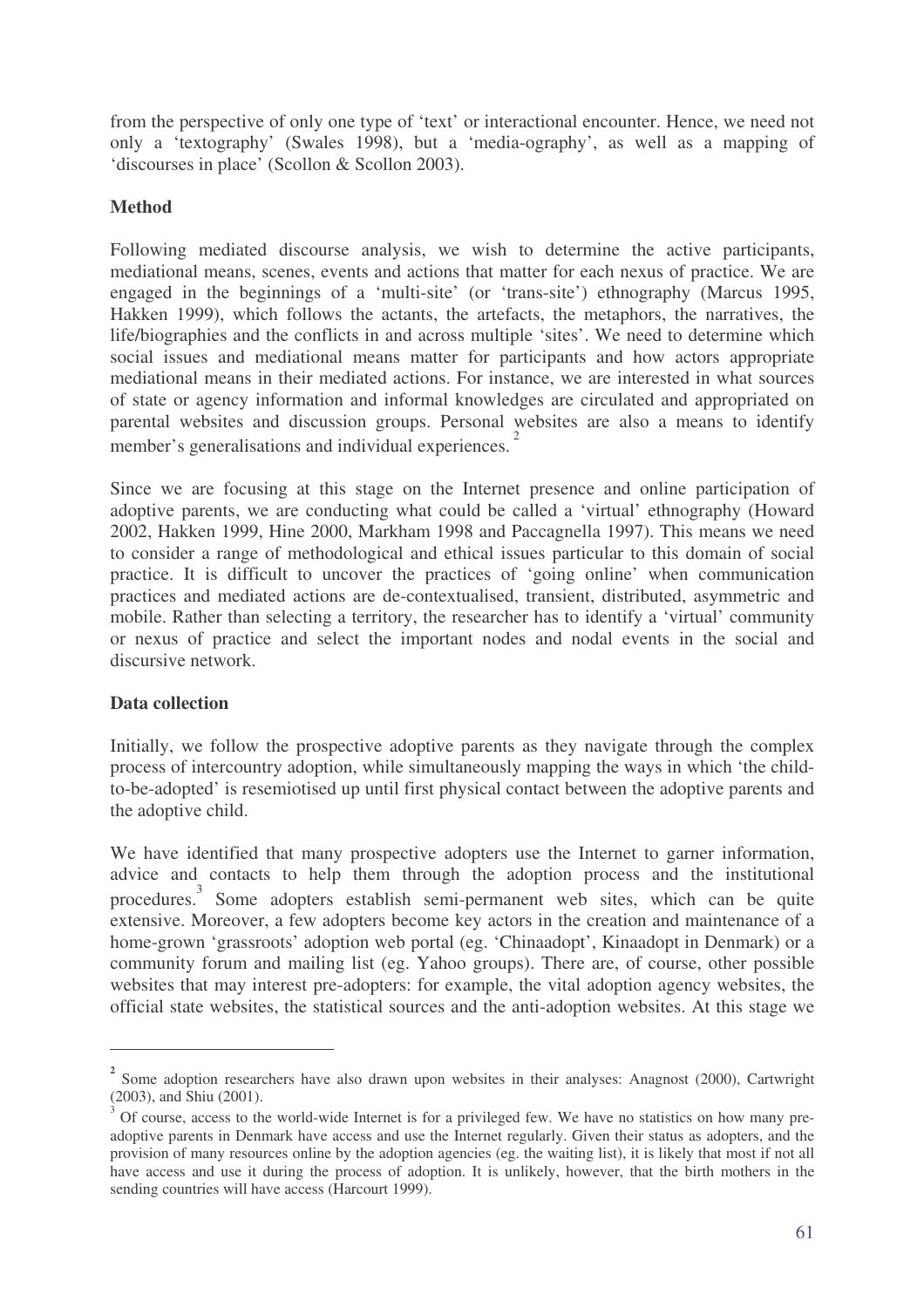are more interested in how particular adopters construct their websites, network with others locally and internationally, orient to other sites or sources of information, share advice and create 'public goods', and narrate publicly their own personal experiences and problems with adopting their children. Moreover, as Sarangi & Slembrouck (1996: 18) argue, the public domain efficiently manages the needs and wants from the private domain. These needs and wants and how they are shaped through contact with the public domain are readable (as one type of reporting) in the web diaries.

We have collected a corpus of personal websites and online discussion forums from different receiving countries, and we are focusing on their relationship to particular donor countries from a comparative perspective. The receiving countries are Denmark, Finland, the USA, the UK, Canada and Australia. The donor countries include China, Korea, India and Columbia, which are the countries supplying the most number of intercountry adoptees. In our corpus, adoptive family websites are found predominantly in North America and Denmark, but are not so prevalent in the UK, Australia or Finland. Discussion forums are found in all receiving countries, though there are a number of international forums as well (usually in English).

# **Observation and analysis**

The first set of analytical observations concerns how to describe some aspects of the sociotechnical 'networking' of parents as observed in their interactions and familial productions on the Internet. Also of interest is the global propagation and diffusion of discourses, genres and styles in these virtual nexus of practice. A further set of analytical observations focuses on the reflexive awareness different actors have of the ideological import of their language use in relation to adoption. The last section concerns how the child is figured in the narratives of the personal web pages and online diaries designed and authored by the prospective adoptive parents or the adoptive families.

## *The intimate public sphere and the technologisation of networks*

The Internet offers a variety of forums for parents (and adoptees) to make contact with 'likeminded' people, with affiliations based on stage in the official process; chosen birth country, region or orphanage; adoption agency; category of family; category of adoptee and so on. Adoptive parents form both loose and tight networks to share experience, distribute knowledge (outside of the control of agencies/state) and form support groups, which to some extent are like communities of practice (Wenger 1998) that negotiate a virtual sociocultural contact zone. Personal websites, 'low-fi' web navigation software (search engines, web rings, weblogs) and online discussion forums afford new ways and transform traditional ways of building trust, creating 'public goods', distributing agency and awareness of presence across a complicated sociotechnical collective (see Wellman 2002, Rheingold 2002). 4

It has been noted that the Internet makes possible an 'intimate public sphere' (Anagnost 2000; see Berlant 1997). One reason for the relatively intimate nature of the personal websites may derive from the intense scrutiny that the couple or single adopter have had to undergo as part of the institutionalised adoption process. This has inculcated both a more radical discursive reflection on their identity as a non-normative family, and a longing to be publicly

<sup>4</sup> We can describe these techniques and tools as providing for 'centres of calculation' (Latour 1987) or 'portals of association', which network and mediate the calculation and testing of performative social bonds and alliances.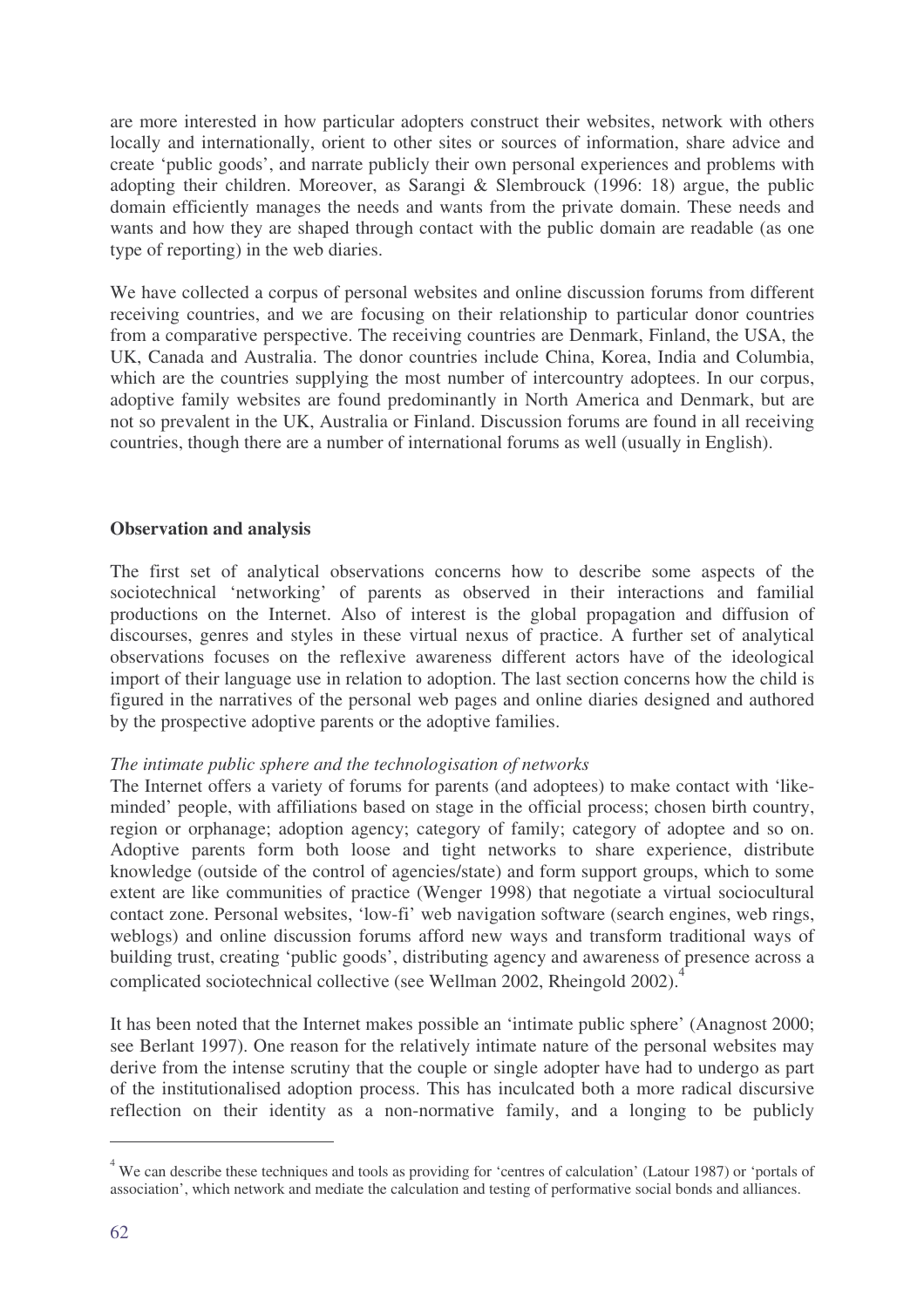accountable as a family that copes with adoption. Even though they make up only one percent of families with children, they share in common with other pre-adoptive and adoptive parents the experience of the intrusive practices of the authorities. This may result in the desire to share that experience online (and offline) for the benefit of others.

Most of the web sites we have examined are authored by adoptive mothers. There is a noticeable absence of father(s) as autobiographical subjects (either in heterosexual couples or as single adopters) — except as they are included within the narrative 'we' (shifting between 'I' the mother to 'we' the parents) — though the father/husband may be working behind the scenes to create and maintain the website that features the archive and narrative of adoption. Many adoptive parents' web sites contain a 'maternal archive' (Berlant 1997), a 'museological mania' (Kelly & Apter 1993: 352), that constitutes an imaginary archival 'origin story' ready to be accessed at some future date when the adopted child will undertake the self-reflection and questioning expected of an adoptee. Here we also find a technologisation, a hybridised convergence of the Internet economy with the prospective adopters — 'the consuming family to be'.

On their websites, many adoptive parents create a bricolage of images, photographs, music, texts, documents, layouts, navigation systems and links, borrowing from here and there to create a semiotic aggregate (Lemke 2002, Scollon & Scollon 2003). The personal homepages and websites by the adoptive parents are constructed in ways that afford a variety of different usages (cp. Karlsson 2002), eg.

1) as a 'maternal archive' (Berlant 1997) for the child at some future date to 'discover' his or her 'origins';

2) as a 'public good', useful for other adoptive parents to 'learn' from;

3) as a resource for the author;

4) as a means to track in limited ways a social network or community of practice (eg. to link outside the website to other 'waiting' parents, webrings, discussion forms).

Many adoptive parents design their web sites by drawing interdiscursively upon a design shell and/or a prefabricated iconology. Thus, this can tie them into chains of flexible economic exchange as carriers and transmitters of dual-use signifiers: their appropriation of the off-theshelf iconology and software supplied by web providers insures the circulation of the product or brand amongst the community of users/browsers. Sometimes adoptive parents from non-English speaking countries appropriate CyberEnglish software (technologisation of genres). For example, adoptive parents from Denmark have created a website using the American CaringBridge website service (whose catchphrase is "Be There"), which they also publicised on an online discussion forum in Danish. In their provision of easy scripts for the creation of personal homepages (as virtual 'lifebooks' or 'weblogs') served from their website, not only does this software permit the technologisation and resemiotisation (Iedema 2001) of the 'maternal archive' (eg. journal history and photo collection), the software provider also seductively aims to provide a free social service for the parents and their larger social network, eg. "A free online service to keep friends and family - your caring community - in touch and informed during important life events, including medical treatment, childbirth or adoption" (http://www.caringbridge.org). We wonder how extensive is the appropriation and diffusion of 'European American' communicative and caring practices into other national contexts and hence into the practices of adoptive families both online and offline, eg. with self-help books, web-advice, therapy techniques, and so on (cp. Cameron 2000, 2002).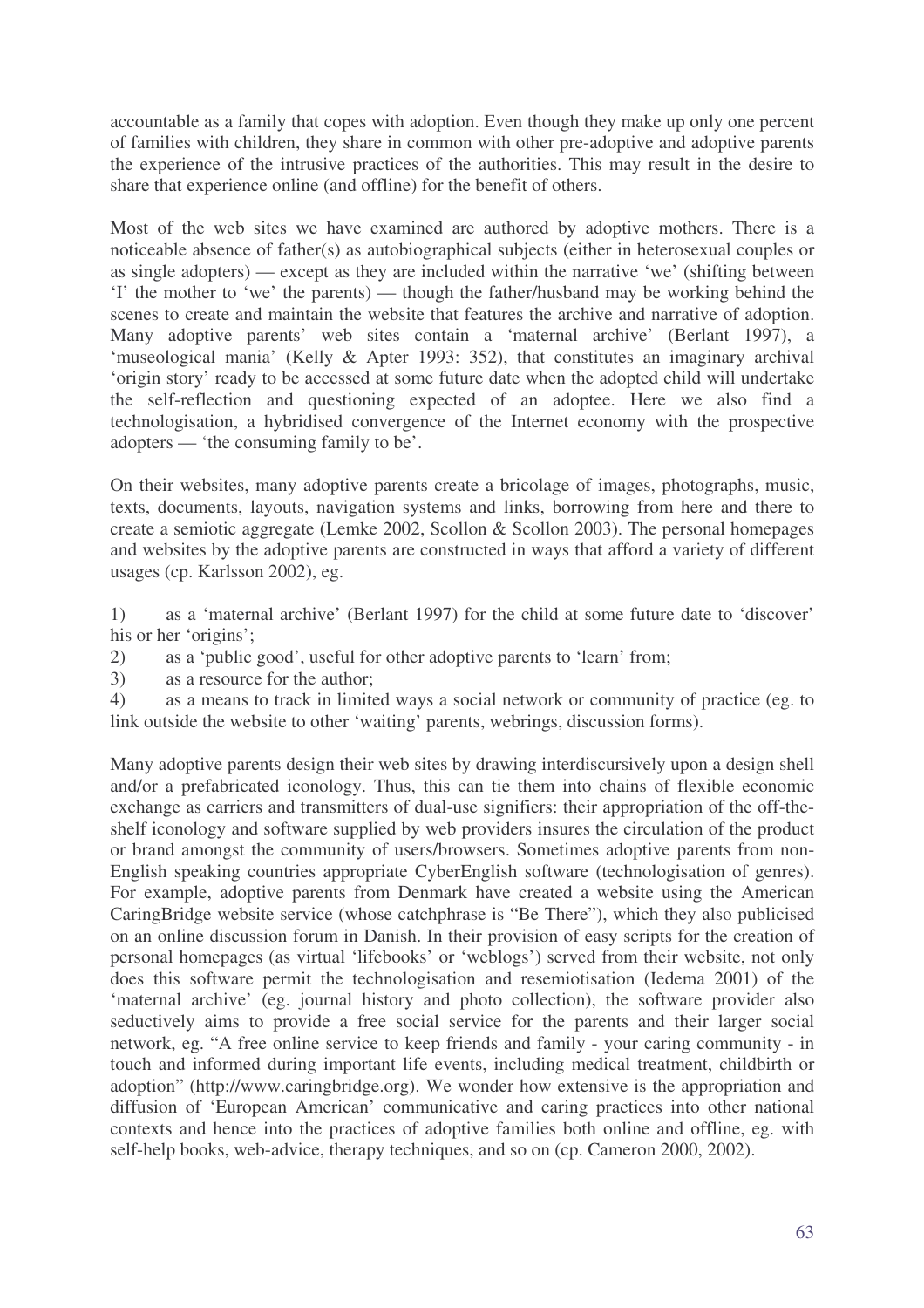## *'Positive adoption language': contested language ideologies*

Among adoptive parents (and adoptees), there is clearly an awareness of and a strong emotional response towards the inappropriate behaviour of people who have little understanding of adoption, ie. those who can hurt the feelings of adoptive parents and adoptees in everyday or institutional encounters. Common attitudes to adoption are usually stereotypical and normative, and are often drawn from the mass media. The parents signal their discomfort when they give advice on appropriate language usage, combined with anecdotal evidence of such encounters and guidance on how to solve 'the problem' or avoid the topic or encounter altogether. Hence, parents are cognisant of the tactical importance of language in shaping sociocultural responses and actions. If one wishes to effect social change, then one strategy is to initiate a shift in the everyday use of concepts (mediational means), such that certain actions become thinkable, and thus doable, while others become unthinkable. Sometimes known facetiously as 'political correctness', Fairclough (2003: 22) calls this a process of cultural and discursive intervention, which "attempts to change discourses on the assumption that changing discourses will, or may, lead to changes in other elements of social practices through processes of dialectical internalisation."

Many US American adoption support websites give practical, constructive advice on specific vocabulary and phrases to use that avoid what they see as the negative associations that adoption has in English. Unfortunately, in their recommendations to condone a particular usage on the grounds that it is offensive to adoptive parents and their families, the highly contested politics of adoption is often elided. The practice of attending to politically correct language usage is often termed "Respectful Adoption Language" or something similar by adopters. The advice is often given in the form of a two column list of appropriate and inappropriate language: SAY THIS, DON'T SAY THAT. The items on the list are visually presented in a left and right column: the left signifying the appropriate term or phrase, and the right the problematic word or phrase. The list constitutes a classificatory schema (structured as a set of binary categories) that attempts to 'de-biologise' the origins of the child, diminish the role of the 'birth' mother/culture, or reduce the importance of 'adoption' as an ontological descriptive modifier. Examples include:

- (1) 'birth parent', but not 'real parent';
- (2) 'genetic relative', but not 'blood relative';
- (3) 'our child (by adoption)', but not 'our adopted child';
- (4) 'adoption circle', but not 'adoption triad';
- (5) 'was adopted', but not 'is adopted'.

Another example, which is intended to emphasize 'choice' and agency, recommends that it is inappropriate to say that the 'birth' mother 'places a child for adoption' or 'gives a child away', but that she 'makes an adoption plan' for the child. One of the implications is that the mother in the sending country is relinquishing the child freely.

On some websites anecdotal evidence is given that reconstructs a particular everyday conversational encounter in which the adoptive parent is insulted, hurt or otherwise offended. The examples aim to illustrate the insensitivity of the interlocutor upon hearing the news of the adoption plans or in the presence of an adopted child. For instance, here is one case of a reported conversation narrated (and fictionalised) by a member of an Internet bulletin board on adoption:

Q: "What's her mother's name?"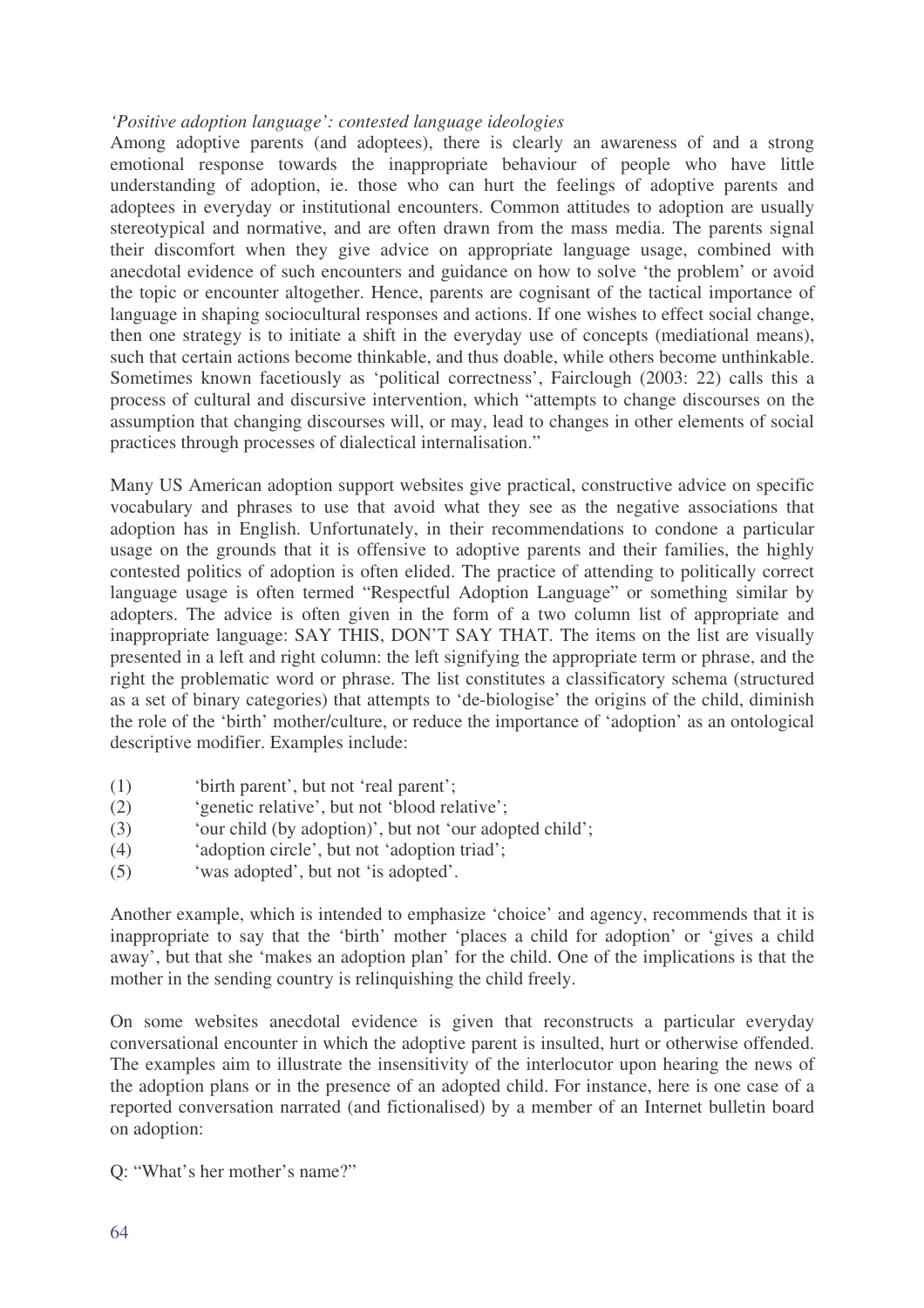A: "My name is Lisa."

Q: "No, I mean her real mother's name."

A: "I'm her mother."

Q: "NO, I mean her real mother."

A: "What do you think I am? Polyester?"

And then, as if I must be some sort of an idiot, I said, "Ohhhh you mean her birthmother!"

Q: Then she said, "Well you knew what I meant all the time."

A: "No I didn't. I'm her real mother and I always will be. What do you think Sara will go through if she heard u say that I'm not her real mother and she is too young to understand?" (excerpted from Johnston 2001)

This example illustrates an orientation by the adoptive mother (A) to inappropriate questioning and categorisation by her interlocutor (Q). Rather than explicitly correct the assumptions that Q makes in her question (eg. that the child has a 'real' mother who is not present and who has a name that is known to A), A uses a multi-turn discursive strategy to frustrate and thus educate an ignorant interlocutor. On the one hand, Q is engaged in repairing (third turn repair) what she hears as A's misunderstanding of her original question "What's her mother's name?". On the other hand, A is 'performing' a mock misunderstanding of the reference of the question. In fact, she is overdoing an implicit other-initiated, other-repair (ending with her insincere recognition of the trouble source: "Ohhhh you mean her birthmother!"). This results in Q realising that the misunderstanding is intended, and that the term 'real mother' is an insensitive way of referring to the 'birth mother', yet she appeals to the reasonableness of her original question in the circumstances. A denies this and then delivers with a distinctly moral tone an indignant account of her 'realness' as a mother.

Another example (from Johnston 2001) illustrates a similar scenario, told second-hand, but one in which the offending person apparently should have known better because of their category-bound professional expertise and sensitivity.

Friends of mine adopted, and shortly after adopting the husband was telling a client about it and the client asked, "Oh, well how much did she cost you?" No this was not a blundering idiot like most, but a social worker!

In this case, alternative interpretations are possible that undercut the complaint against this person rather than make him or her a more extreme case who should have known better (the exception that always proves the rule). For instance, it may have been exactly because s/he was a social worker, and hence such a categorisation as a professional (not a client) can be heard as implicating s/he knows about the process/costs, that s/he has a right (more than an average citizen/friend has) to take this issue up in such a fashion, as a matter-of-fact way of inquiring about the process.

On the web, an alternative source of advice can be found that aims to contest and subvert the common ways in which language (for instance, the parental discourse of adoption) maintains a particular pro-adoption ideology that elides actors, and deletes or subsumes agency. It is to be found on some English language adoptee web sites, such as those of Bastard Nation and Trans-Racial Abduction. One web site reproachfully calls the naturalised pro-adoption discourse 'Adoption-Speak'. For example, targets for change are 'adoption', 'adoptee', 'birth mother', 'best interests', 'adoption plan' and 'as if'. These websites are clearly deliberately antagonistic towards the pro-adoption websites mentioned above.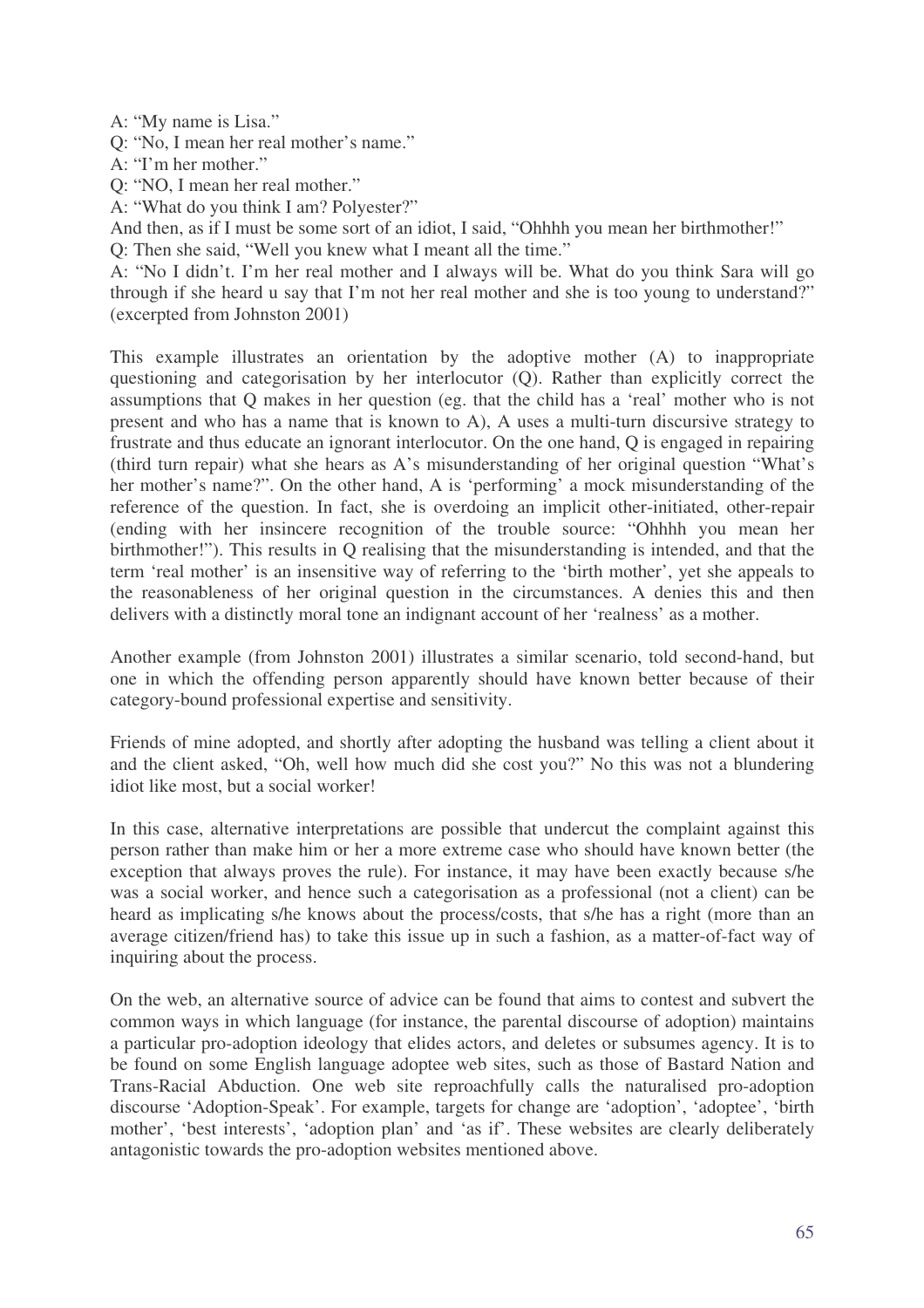The next stage of our study will be to monitor how different actors attend to or disattend an 'adoption ideology' in a variety of discursive (and non-discursive) practices, such as everyday conversation with family or friends, social worker visits, online discussion forums, preparation course group work and autobiographical narratives.

# *How is the 'child-to-be' figured and categorised?*

The last set of analytical observations focuses on how the child is figured in different discourses in the narratives and intertextuality of the personal web pages and online diaries designed and authored by the prospective adoptive parents or the adoptive families. The online diaries can be regarded as a mediational means to claim public trustworthiness. In other words, if a couple keeps a public diary about their adoption process, it is in a way claiming that they have 'nothing to hide'. 5 In contrast, the information that the client gives in a bureaucratic process is usually not accepted at face value by the institution — clients are presumed to be 'uncooperative' and their contributions are open to scrutiny (see Sarangi & Slembrouck 1996: 47).

In the Scandinavian adoption sites scrutinised for this study, the absence of the word 'child' is remarkable. It is only when the desired child is talked about in relation to adoption that people write specifically about 'a child' or even 'our child'. For example,

(1) 'with certainty there would come a child, after a long time with uncertain IVF treatments' ("der med sikkerhed ville komme et barn, ovenpå den lange tid med usikre IVFbehandlinger"), (from 'Carmen and Jakob's web diary'<sup>6</sup> in which they discuss adoption vs. fertility treatments);

(2) 'our future child might not come from the Saanxi province' ("tuleva lapsemme ei ehkä ole Saanxin maakunnasta"), ('Samppa' in a diary entry anticipating a trip to China, the donor country);

(3) 'adoption permission for one child' ("adoptiolupa yhdelle lapselle"), (from 'Samppa's' diary entry about the institutional decision for a permission to adopt);

(4) and finally, 'it is far and foremost a child one wishes for oneself' ("man ønsker sig jo først og fremmest et barn"), (from 'Carmen and Jakob's' adoption diary when the wish-for-a-child is talked about at a general level).

Also, reference to a 'child' appears often in descriptions about what the adoption agencies do. For instance, they 'mediate children' ("formidler born"), or there is a 'child in referral' ("barn i forslag").

The status of web diaries as a source for information and knowledge to other adoptive parents, and not just as 'notes for oneself' becomes clear in, for instance, the following quote from 'Carmen and Jakob's' web diary: 'If one gets problems with one's child, AD is quite definitely a good and competent councillor.' ("Hvis man får problemer med sit barn er AD helt sikkert en god og kompetent rådgiver.") So, instead of 'if we get problems with our child', a generic, instructive tone is used. The question then becomes: Is the instructive tone used to avoid talking about 'my/our child', and, instead, to talk about 'one' and 'one's child',

<sup>5</sup> The Finnish websites in the corpus are deliberately anonymised, except for one Finnish-Swedish family website. Thus, in these cases the adoption process itself, and not the individual adopter, becomes accentuated.

<sup>&</sup>lt;sup>6</sup> Although the adoption websites are in the public domain, accessible to anyone over the Internet, we have made our examples anonymous by changing names.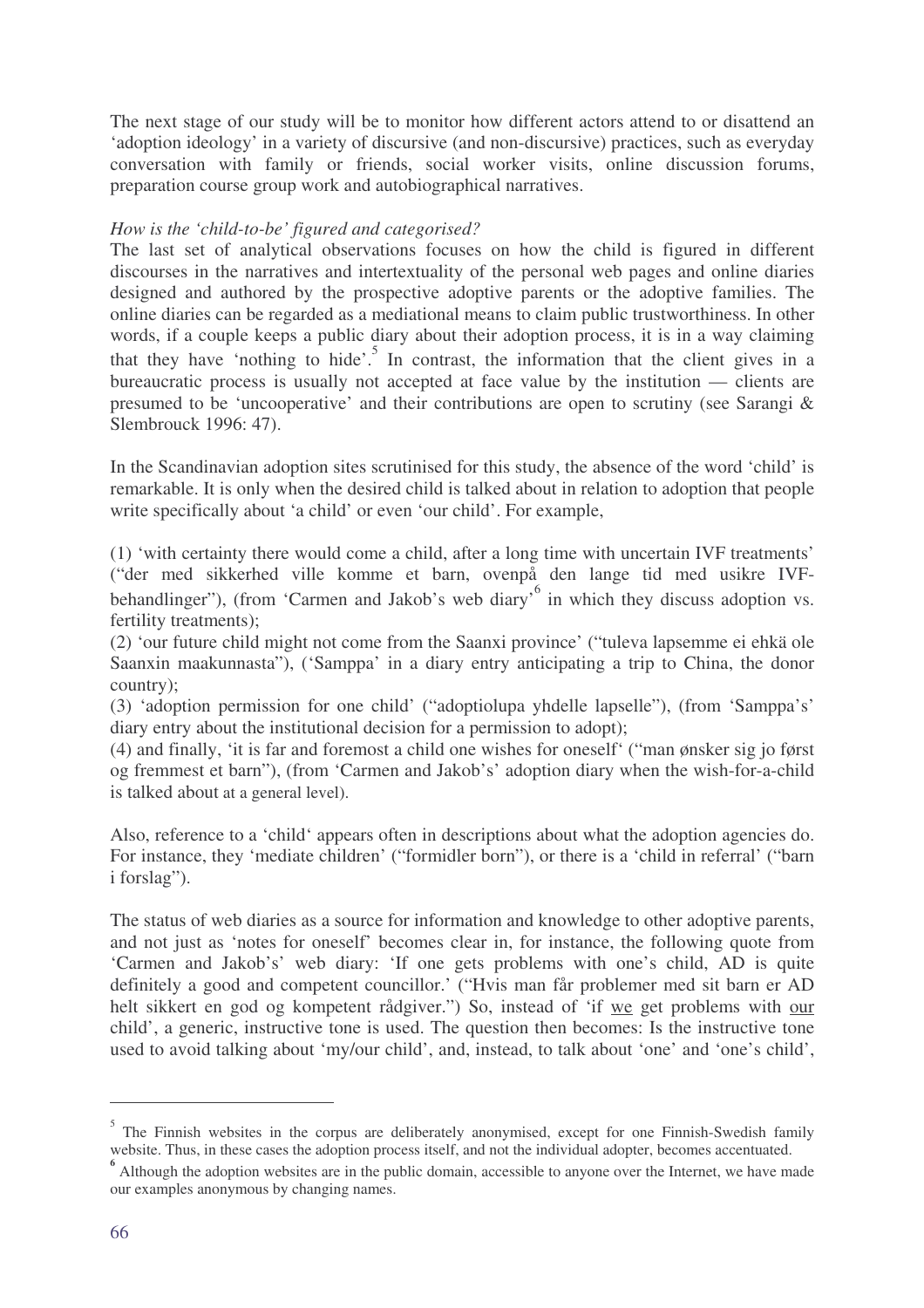or: Does the instructive mode offer a possibility to talk about 'one's child', even if not intimately?

But when Carmen and Jakob report on somebody else talking about their future child, the word 'child' is used to talk about 'us' and the emotional connection: 'The social worker of our case in the Copenhagen Municipality rang and told us that it would unfortunately not be her who would bring us the happy news about a child, because she would stop working.' ("Vores sagsbehandler i Københavns Kommune ringede og fortalte, at det desværre ikke ville blive hende, der skulle overbringe os den glædelige nyhed om et barn, da hun skulle holde op.") The care taken to avoid talking about 'our child' continues even when the couple announces that there is a child waiting for them — it is done first with the official formulation 'we received a child-in-referral' ("vi fik barn i forslag"), and then it is formulated through membership in a group: 'we would be among those who got a child' ("vi ville være blandt dem der fik barn").

Hence, the authors of these Finnish and Danish web diaries seem to avoid talking about 'our child', and even the word 'child' only appears in connection with (often pre-formulaic) 'adoption talk', or when the adoptive parents instruct others on possible problems with an adopted child, or when they report on others talking about their child-to-be, or when the they talk about themselves as members of a bigger group that adopts.

Although adoption diaries are still a fairly new and rare example of the intimate public sphere, it is pertinent to compare them to online pregnancy diaries (see Madge & O'Connor 2002). The Finnish adoption web site quoted above was especially interesting because the woman became pregnant after around two years in the adoption process (this sometimes happens and the adoption process is legally terminated). She then started a pregnancy diary on the same site. This new diary gives a possibility for us to compare how the future biological child is discursively constructed in pregnancy diaries with how adopted children are constructed in adoption diaries. As was the case in other Finnish and Danish data (personal web pages) it was typical that the words 'child', 'baby' or 'fetus' were not used explicitly, and especially not in the formulation 'our child/baby'. Nevertheless, reference to the bureaucratic process 'adoption' as a term entails 'child', and therefore makes it possible for the website author not to mention the 'virtual child', who possibly has already been born in the faraway donor country. In the same way, the term 'pregnancy' or the expression 'being pregnant' makes it possible not to refer to a 'child' or a 'baby', or a 'fetus'.

The pregnant woman in Finland, 'Santtu', calls her site 'Santtu's adoption and baby pages', thus contrasting 'adoption' with (biological) 'baby'. As in the adoption diaries analysed earlier, there is no mention of 'child', 'baby', or 'fetus', in this diary. The first reference to the fetus is a link to an ultrasound picture: "the first ultra". Then the child can be talked about as parts — 'the hands were clearly visible' — or, especially, as a heart beat (taken as evidence that there is something there that is alive). The first reference to the fetus is by the humorous term "the Minnow", a metaphorical expression which later was changed into a nickname (with capital letter and the quotation marks dropped). 'Baby' appears for the first time in connection with the buying of used baby clothing, i.e. not about the specific baby that is expected. The last ultrasound pictures mentioned were taken officially (at some specific point in the pregnancy, unlike many of the ones she had taken in a private clinic just to get a 'picture'), and among them was a 'profile'. Now the category 'boy' (to refer to the gender – could also mean 'son' in Finnish) is used: Minnow's gender was 'revealed' in these pictures.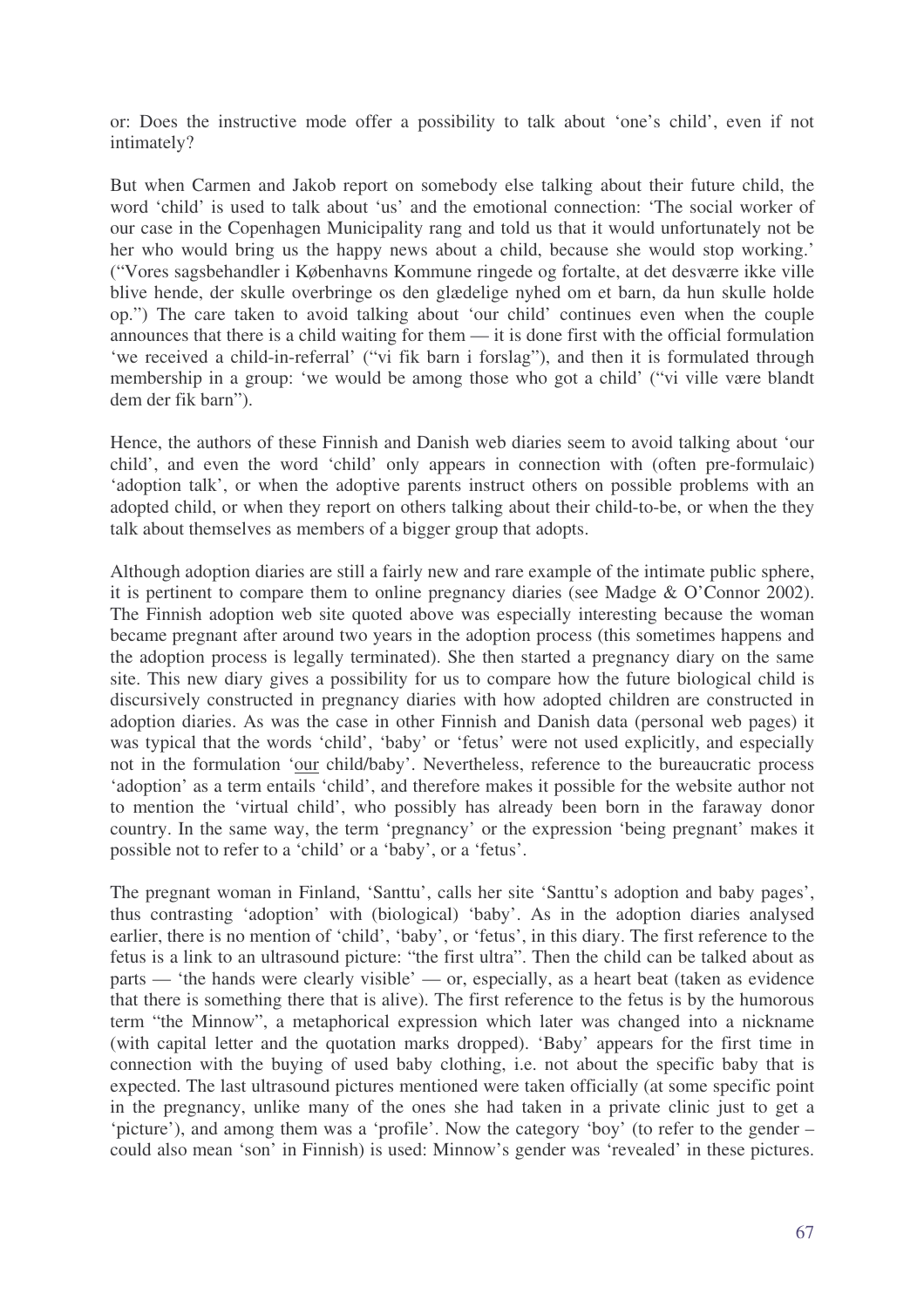Still, at the end of the diary, Minnow is not talked about as 'our Minnow' — the humorous distance to the unborn is kept linguistically.

Therefore, we can see that both adoptive and biological parents appear to avoid talking directly about a/their 'child' or 'fetus'. One way of interpreting this lack of explicit linguistic reference is that the waiting parent(s) do not want to 'claim' the child before physical contact with the child. In the Finnish adoption diary, however, there is a change after she learns she is pregnant. She now describes their plans a month earlier to travel to the donor country 'to get our little girl or boy'. In addition, she writes in the pregnancy diary: 'our adopted child from China'. When the adoption process is over, it seems to be easier to talk about 'our (adopted) child'.

In contrast, it appears that pre-adopters on some of the US American sites have no problem claiming the child as theirs. Indeed, one class of US American adoptive parents' websites prefigure the 'waiting child' even before the referral of a specific child (accompanied by the medical records and the photograph(s) of the child). Adoptive-parents-to-be construct a schematic, generic web design to be filled at the appropriate time with details of the significant next event, such as the referral photo, the acceptance, the trip and the physical contact.<sup>7</sup> For instance, one website includes a caption "referral photo to go here" to accompany an empty picture frame. These website diaries also indicate that naming the child is an important decision at this early stage for the parents-to-be, as is their preparation of the 'home' (through consumption) for the much anticipated arrival of the 'waiting child'.<sup>8</sup> This may reflect the differences in the adoption process, which in the USA is an individual, legal issue, but in Scandinavia the ethics of the process are accentuated in official discourses and courses, in which the future adoptive parents are encouraged to some extent to see the whole process from the child's — and not only their own — perspective.

Even if the Scandinavian parents would not linguistically talk about 'their child/baby', they were, anyway, keen to 'foresee' or imagine the forthcoming addition to their family — to visualise as well as gather scraps of information or 'data' about the infant and its pre-history. Visualisation of the fetus — the biological child — is possible through ultrasound. For adopted children we can envisage an analogous 'scan' or resemiotisation composed of an assemblage of evidence, for instance referral photos, photos of adopted children from that country, medical records, statistical records, and so on. Thus, with adoption we could talk about low frequency or 'low fi' scanning; that is, picking information from here and there, which is thoroughly a heterogeneous assemblage of 'culture', 'nature' and 'technology'.

## **Conclusion**

Further studies will investigate how adopters integrate their online practices — browsing, building a web presence and taking part in networks and discussion forums on the Internet with how they manage their domestic life, their contacts with the authorities and strangers, their participation in adoption preparation courses, and their ongoing disclosure of their adoptive status (to kin, friends, colleagues and strangers). We are also interested in how these

<sup>&</sup>lt;sup>7</sup> See Cartwright (2003) and Telfer (1999) for extensive analyses of parents' use of the referral photographs they receive from the agency.

We might also ask why these pre-adopters, in their eagerness to adopt as soon as permissible, have occupied their time in website building. Is this a middle-class preoccupation in a risk society?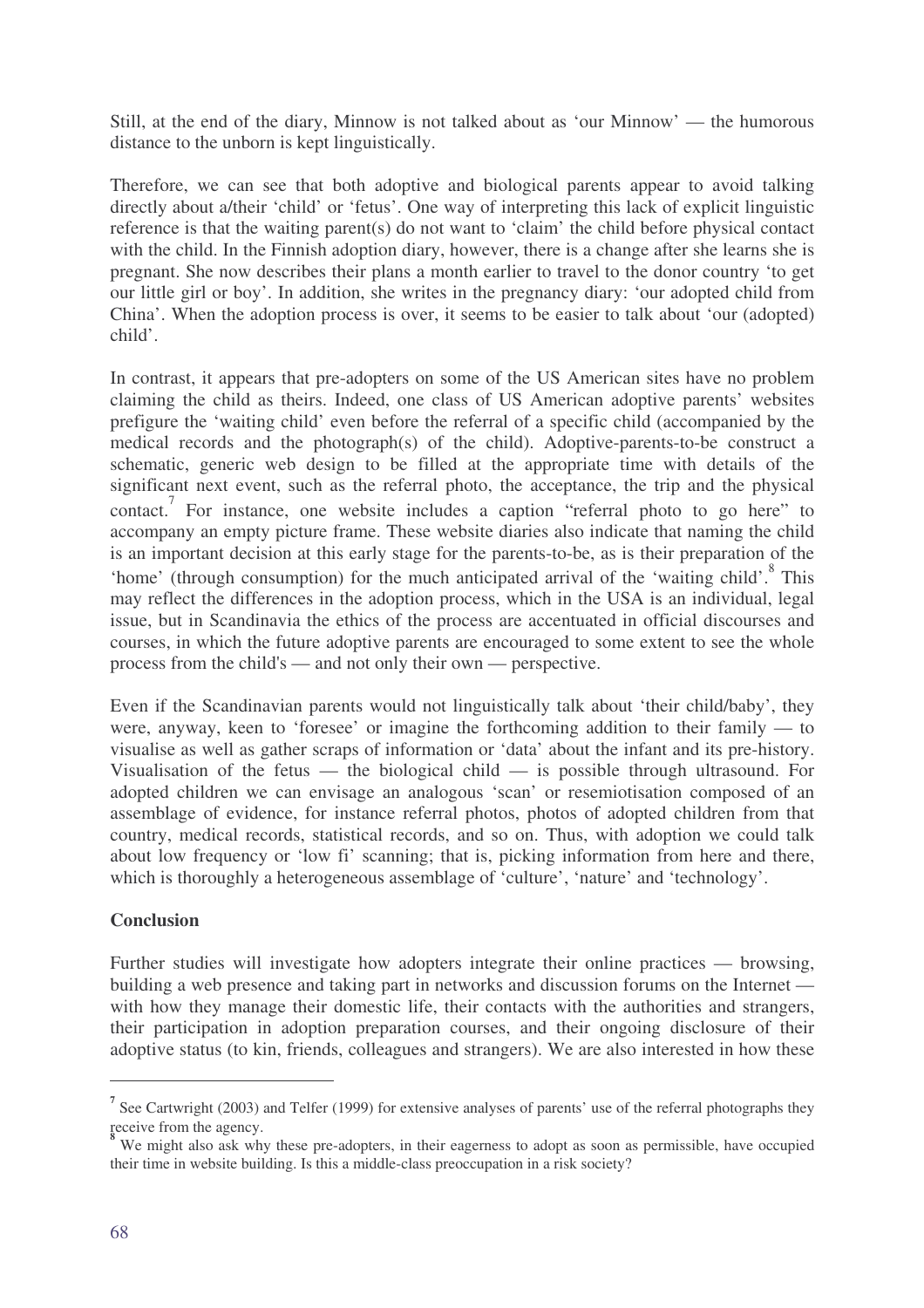practices mediate and assemble their lifeworld of adoption as nexus of practice, as well as construct and circulate sociocultural knowledge about the appropriate forms of adoptive relations.

If we better understand how prospective adopters formally and informally navigate the 'linguascapes' of adoption texts, media, rules, institutions and practices, we may be better able to recommend how to develop participatory adoptive parenting courses, to promote empowering public adoption discourses and to provide timely online resources for facilitating the parents' decision-making about transnational adoption and their adoptive practices within an ongoing ethical, child-centred policy.

## **References**

Anagnost, Ann 2000. Scenes of misrecognition: Maternal citizenship in the age of transnational adoption. *Positions: East Asia Cultures Critique* 8(2):389–421

Berlant, Lawrence 1997. *The queen of America goes to Washington city: Essays on sex and citizenship*. Durham, NC: Duke University Press

Cameron, Deborah 2000. *Good to talk? Living and working in a communication culture*. London: Sage

Cameron, Deborah 2002. Globalization and the teaching of 'communication skills', in: D. Block and D. Cameron (eds.), *Globalization and language teaching*, London: Routledge

Cartwright, Lisa 2003. Photographs of 'waiting children': The transnational adoption market. *Social Text* 21(1):84-109

Fairclough, Norman 2003. 'Political correctness': The politics of culture and language. *Discourse & Society* 14(1):17-28

Foucault, Michel 1980. Truth and power, in: C. Gordon (ed.), *Power/knowledge: Selected interviews and other writings, 1972-1977*, Brighton: Harvester

Hakken, David 1999. *Cyborgs@cyberspace: An ethnographer looks to the future*. London: Routledge

Harcourt, Wendy (ed.) 1999. *Women@Internet: Creating new cultures in cyberspace*. London: Zed Books

Hine, Christine 2000. *Virtual ethnography*. London: Sage

Howard, Philip N. 2002. Network ethnography and the hypermedia organization: New media, new organizations, new methods. *New Media & Society* 4(4):550-574

Howell, Signe Lise 1999. Biologizing and de-biologizing kinship: Some paradoxes in Norwegian transnational adoption, in: A.-L. Rygvold, M. Dalen and B. Sætersdal (eds.), *Mine - yours - ours and theirs: Adoption, changing kinship and family patterns*, Oslo: Department of Special Needs, University of Oslo

Iedema, Rick 2001. Resemiotization. *Semiotica* 137(1/4):23-29

Johnston, Patricia Irwin 2001. *Adoption is a family affair! What relatives and friends must know*. Indianapolis, IN: Perspective Press

Karlsson, Anna-Malin 2002. Web literacy, web literacies or just literacies on the web? Reflections from a study of personal homepages. *The Reading Matrix* 2(2). [Online]

Available: <http://www.readingmatrix.com/articles/karlsson/index.html>

Kelly, Mary and Apter, Emily 1993. The smell of money: Mary Kelly in conversation with Emily Apter, in: E. Apter and W. Pietz (eds.), *Fetishism as cultural discourse*, Ithaca, NY: Cornell University Press

Latour, Bruno 1987. *Science in action*. Cambridge, Mass.: Harvard University Press

Latour, Bruno 1993. *We have never been modern*. London: Harvester Wheatsheaf

Latour, Bruno 1999. *Pandora's hope: Essays on the reality of science studies*. Cambridge, Mass.: Harvard University Press

Lemke, Jay 2002. Travels in hypermodality. *Visual Communication* 1(3):299-325

Madge, Clare and O'Connor, Henrietta 2002. On-line with e-mums: Exploring the internet as a medium for research. *Area* 34(1):92-102

Marcus, George E. 1995. Ethnography in/of the world system: The emergence of multi-sited ethnography. *Annual Review of Anthropology* 24:95-117

Markham, Annette 1998. *Life online: Researching real experience in virtual space*. Walnut Creek: Altamira Press

Paccagnella, Luciano 1997. Getting the seats of your pants dirty: Strategies for ethnographic research on virtual communities. *Journal of Computer-Mediated Communication* 3(1). [Online]

Available: <http://jcmc.huji.ac.il/vol3/issue1/paccagnella.html>. [Nov 8, 1997]

Rheingold, Howard 2002. *Smart mobs: The next social revolution*. Reading, MA: Perseus Publishing

Sarangi, Srikant and Slembrouck, Stef 1996. *Language, bureaucracy and social control*. London: Longman